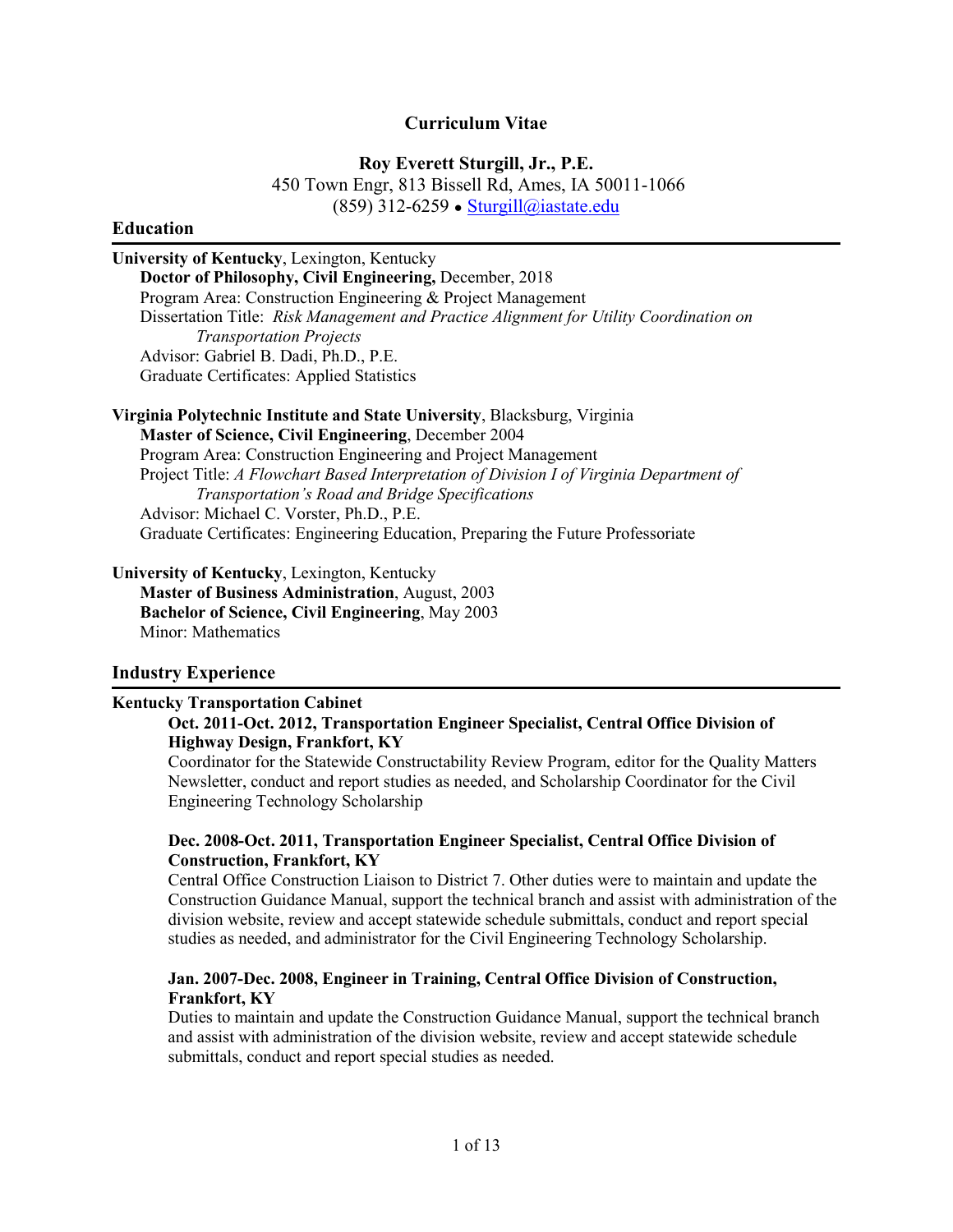**May 2003-Aug. 2003, May 2001-Aug. 2001, and May 1999-Aug. 1999, Scholarship Trainee/Transportation Engineering Assistant, District 12, Pikeville, KY** Highway project inspection, administration, and assistance to transportation engineers.

### **Research Experience**

#### **Iowa State University, Department of Civil, Construction and Environmental Engineering July 2019-present, Assistant Professor, Ames, Iowa**

Teaching, Research and Service associated with utility engineering and coordination as well as construction engineering and management.

## **University of Kentucky, Kentucky Transportation Center**

**Oct. 2012-June 2019, Research Engineer, Lexington, KY**

Conduct and lead research on various topics including utility engineering and coordination among varying contracting methods; utility location, relocation, and One Call requirements; green and sustainable infrastructure; project administration and scheduling; constructability review; construction staffing; project closeout and as-built plans; e-construction and electronic material ticketing; construction guidance development; post-award administration of alternative contracting methods; personnel safety; contractor performance and evaluation; differential bridge end settlement; commercial vehicle screening; and inland waterway operations.

### **Virginia Polytechnic Institute and State University, American Infrastructure, Inc. (consulted research)**

## **Mar. 2006-Dec. 2006, Research Assistant, Blacksburg, VA**

Conduct and lead research involving the preparation of project documents and contracts, attain study approvals through VT-IRB, make company visits through Pennsylvania and Maryland to conduct surveys, develop flowcharts, conduct post-event surveys, compile data and guidance, and report out to company executives.

### **Virginia Polytechnic Institute and State University**

## **May 2004-Dec. 2006, Graduate Research Assistant, Blacksburg, VA**

Conducted, prepared, and presented research predominantly related to the use of flowcharts for creating and reviewing processes within construction contract documents. This work involved acting as a co-investigator on research with the Virginia Department of Transportation developing and using flowcharts to revise and re-write the Virginia Department of Transportation's General Provisions section of their Road and Bridge Specifications Manual. Assisted in the VDOT-VT Partnership for Project Scheduling research program.

### **University of Kentucky, Kentucky Transportation Center, Structures Laboratory Sept. 2000-Apr. 2002, Lab Assistant, Lexington, KY**

Work primarily involved the tensile testing of composite materials with tasks such as preparing test specimens, performing tests, recording and analyzing results as well as maintaining, organizing, and cleaning the lab space and equipment. Work also included assisting the research and development of Kentucky's disaster response manual.

### **Teaching Experience**

### **Kentucky Community and Technical College System, Bluegrass Community and Technical College Jan. 2012-May 2014, Adjunct Instructor, Civil Engineering Technology, Lexington, KY** CET 200: Civil Engineering Materials, instructor of record; planned and delivered course: Fall 2012, Fall 2013 (Student evaluation not conducted)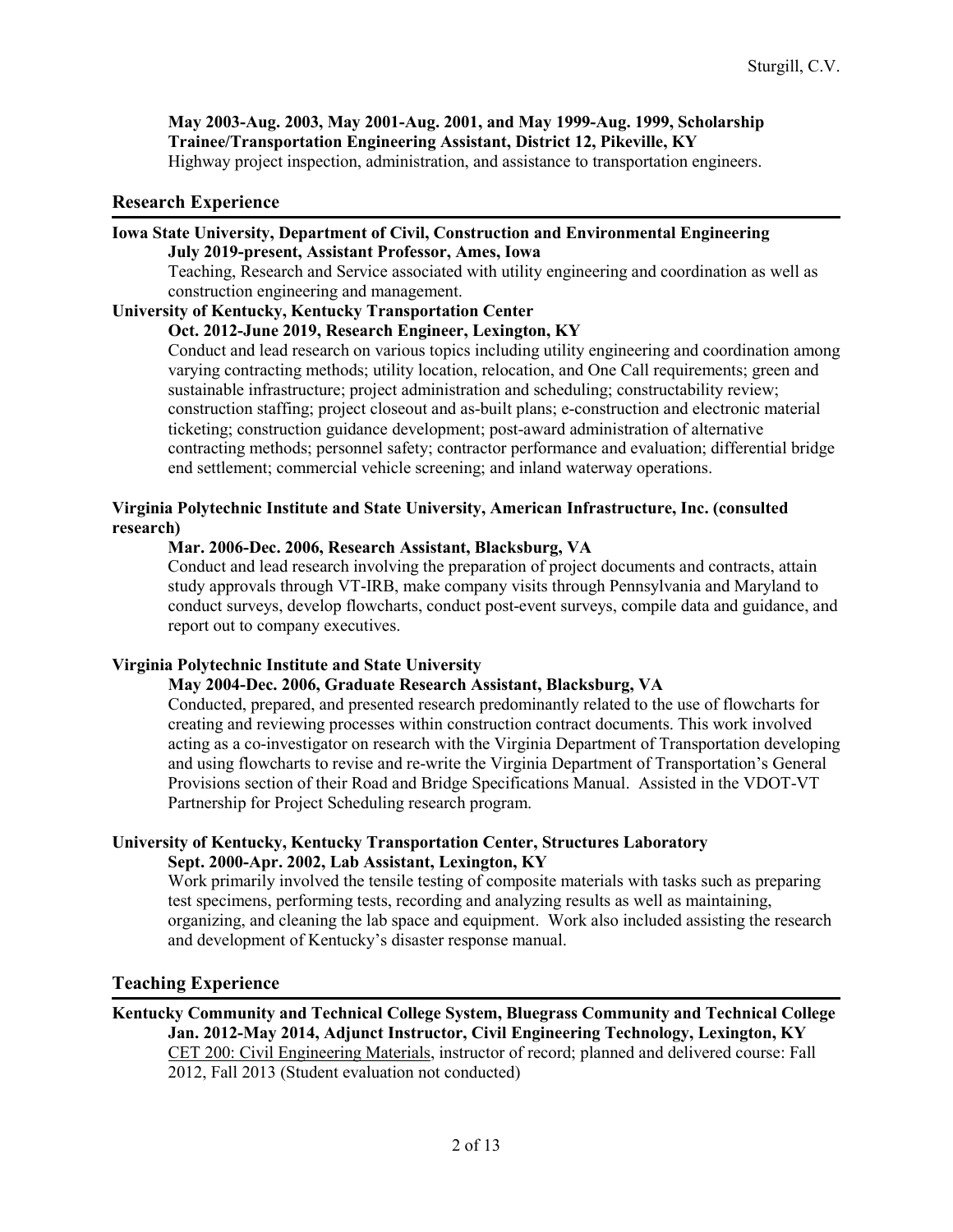CET 210: Structural Analysis & Design, instructor of record; planned and delivered course: Spring 2013, Spring 2014 (Student evaluation not conducted)

CET 295: Independent Problems: Print and Specifications Reading, instructor of record; developed, planned and delivered as a new course: Fall 2012, Fall 2013 (Student evaluation not conducted)

CET 295: Independent Problems: Case Studies in Civil Engineering Technology, instructor of record; developed, planned and delivered as a new course: Spring 2012, Spring 2013, Spring 2014 (Student evaluation not conducted)

## **University of Kentucky, College of Engineering**

**Jan. 2013-May 2013, Adjunct Instructor, Dept. of Civil Engineering, Lexington, KY** CE 303: Introduction to Construction Engineering, instructor of record; planned and delivered course: Spring 2013 (Student Evaluation 3.3/4)

### **Virginia Polytechnic Institute and State University, College of Engineering Aug. 2003-May 2004, Graduate Teaching Assistant, Dept. Civil and Environmental Engineering, Blacksburg, VA**

CEE 4014: Estimating, Production, and Cost Engineering, assisted with course instruction, administered online assessments, maintained online course webpage, managed ABET documentation, grading and general course duties

## **University of Kentucky, College of Engineering**

**Aug. 2002-May 2003, Teaching Assistant, Dept. of Civil Engineering, Lexington, KY** CE 429: Civil Engineering Systems Design, assisted with course instruction, managed construction lab facilities for course, grading and general course duties

## **Peer Reviewed Journal Publications**

- Al-Shabbani, Z., Sturgill, R., and Dadi, G. Developing a Pre-Task Safety Briefing Tool for Kentucky Maintenance Personnel. *Transportation Research Record: Journal of the Transportation Research Board*. ISSN: 0361-1981. [https://doi.org/10.1177/0361198118792327.](https://doi.org/10.1177/0361198118792327) August 25, 2018.
- Wang, X., Al-Shabbani, Z., Sturgill, R., Kirk, A., and Dadi, G. Estimating Earthwork Volume Calculations Using Unmanned Aerial Systems. *Transportation Research Record: Journal of the Transportation Research Board*. ISSN: 0361-1981. Issue No. 2630, pp.1-8. 2017
- Li, Y., Taylor, T., Dadi, G. and Sturgill, R. Modeling Long-Term Highway Staffing Requirements for State Transportation Agencies. *Transportation Research Record: Journal of the Transportation Research Board*. ISSN: 0361-1981. Issue No. 2612, pp. 76-84. 2017.
- Zhai, D., Shan, Y., Sturgill, R., Taylor, T., and Goodrum, P. Using Parametric Modeling to Estimate Highway Construction Contract Time. *Transportation Research Record: Journal of the Transportation Research Board.* ISSN: 0361-1981. Issue No. 2573, pp. 1-9. 2016
- Sturgill, R. and Vorster, M.C. Visually Improving Construction Contract Administration. *Transportation Research Record: Journal of the Transportation Research Board*. ISSN: 0361-1981. Issue No. 1946, pp.12-21. 2006

## **Peer Reviewed Conference Publications and Presentations (\*Presenter)**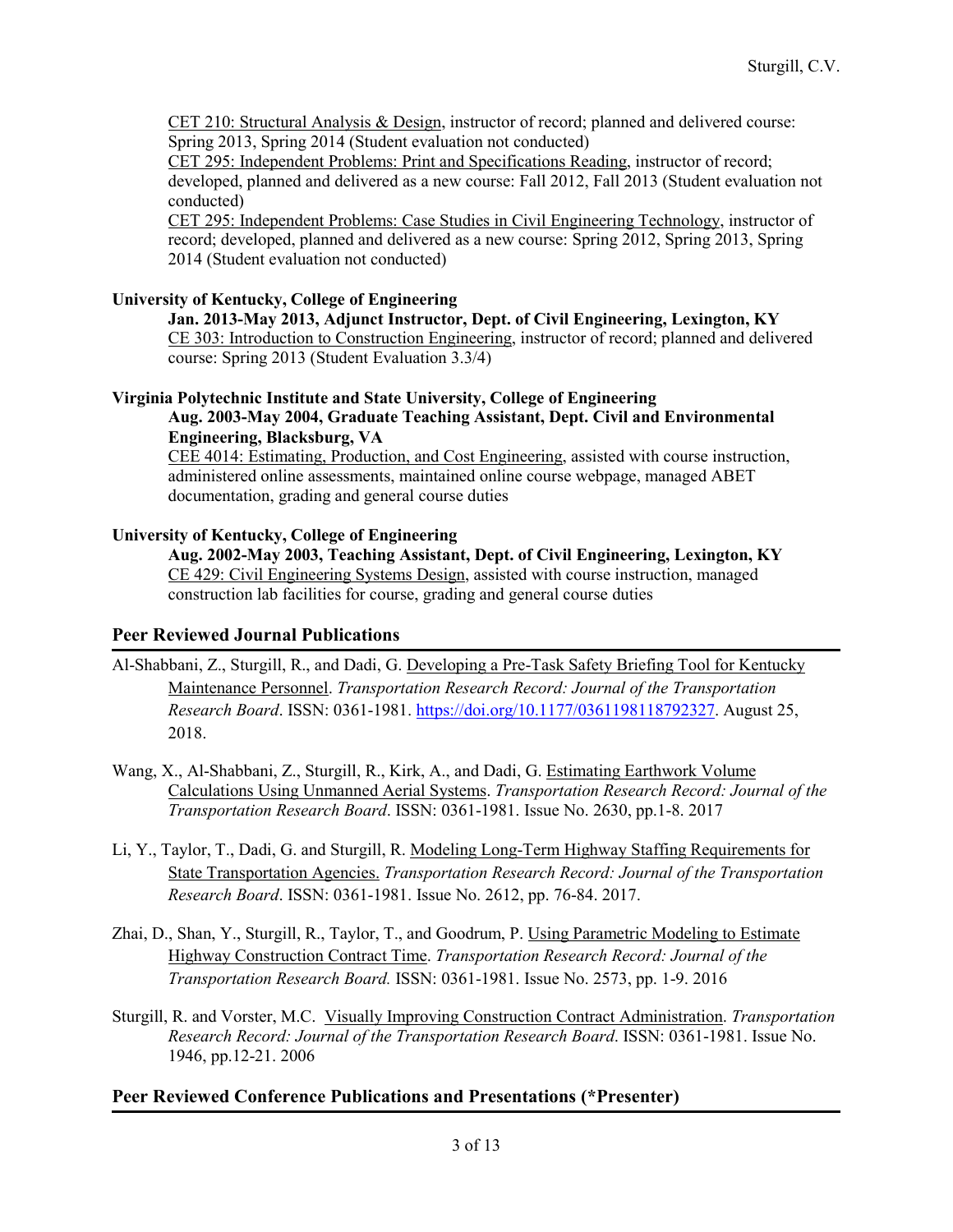- Newcomer, C., Withrow, J., Sturgill, R.E., and Dadi, G.B.\* "Towards an Automated Asphalt Paving Construction Inspection Operations." *International Council for Research and Innovation in Building and Construction: Information Technology for Construction, CIB W78-2018*. Chicago, IL. Oct. 1-3, 2018.
- Al-Shabbani, Z.\*, Sturgill, Jr., R.E., and Dadi, G.B. "Improving Safety Performance of Transportation Maintenance Workers through Pre-Task Safety Talk Program." *2018 Construction Research Congress (ASCE-CRC)*. New Orleans, L.A. April 2-5, 2018.
- Sturgill, Jr., R.E.\*, Taylor, T.R.B., and Dadi, G.B. "A Case Study of Utility Coordination within a Major Design-Build Transportation Project." *2018 Construction Research Congress (ASCE-CRC)*. New Orleans, L.A. April 2-5, 2018.
- Al-Shabbani, Z., Sturgill, R.E.\*, and Dadi, G.B.\* "Developing a Pre-Task Safety Briefing Tool for Kentucky Maintenance Personnel." *Transportation Research Board 97th Annual Meeting*, Washington, D.C. January 7-11, 2018.
- Sturgill, R.E.\*, Taylor, T.R.B., and Dadi, G.B. (2018). "A Case Study of Utility Coordination within Design-Build Procurement." *Transportation Research Board 97th Annual Meeting*, Washington, D.C. January 7-11, 2018.
- Zhang, J., Taylor, T.R.B.\*, Sturgill Jr., R.E., Dadi, G.B., and Stamatiadis, N. "Predictive Risk Modeling of Differential Bridge Settlement." *Lean and Computing in Construction Congress*. Heraklion, Crete, Greece. July 4-12, 2017.
- Stamatiadis, N.\*, Sturgill, R., Amiridis, K., and Taylor, T. "Estimating Constructability Review Benefits for Highway Projects." *Lean and Computing in Construction Congress*. Heraklion, Crete, Greece. July 4-12, 2017.
- Stamatiadis, N.\*, Sturgill, R., and Amiridis, K. "Benefits from Constructability Reviews." *World Conference on Transport Research, WCTR 2016*. Shanghai, China. July 10-15, 2016. Transportation Research Procedia. Volume 25, pp 2889-2897. [https://doi.org/10.1016/j.trpro.2017.05.275.](https://doi.org/10.1016/j.trpro.2017.05.275) 2017.
- Wang, X.\*, Al-Shabbani, Z., Sturgill, R., Kirk, A., and Dadi, G. "Estimating Earthwork Volume Calculations Using Unmanned Aerial Systems." *Transportation Research Board 96th Annual Meeting*. Washington, D.C. January 8-12, 2017.
- Li, Y.\*, Taylor, T., Dadi, G. and Sturgill, R. "Modeling Long-Term Highway Staffing Requirements for State Transportation Agencies." *Transportation Research Board 96th Annual Meeting*. Washington, D.C. January 8-12, 2017.
- Sturgill, Jr., R.E.\*, Wang, X., and Dadi, G.B.\* "Mobile Information Technology Device Strategies, Uses, and Needs across State Transportation Agencies." *Transportation Research Board 96th Annual Meeting*. Washington, D.C. January 8-12, 2017.
- Zhang, J., Taylor, T.R.B., Sturgill, Jr., R.E.\*, and Dadi, G.B. "Risk Model of Differential Settlement at Bridge Ends." *Transportation Research Board 96th Annual Meeting*. Washington, D.C. January 8-12, 2017.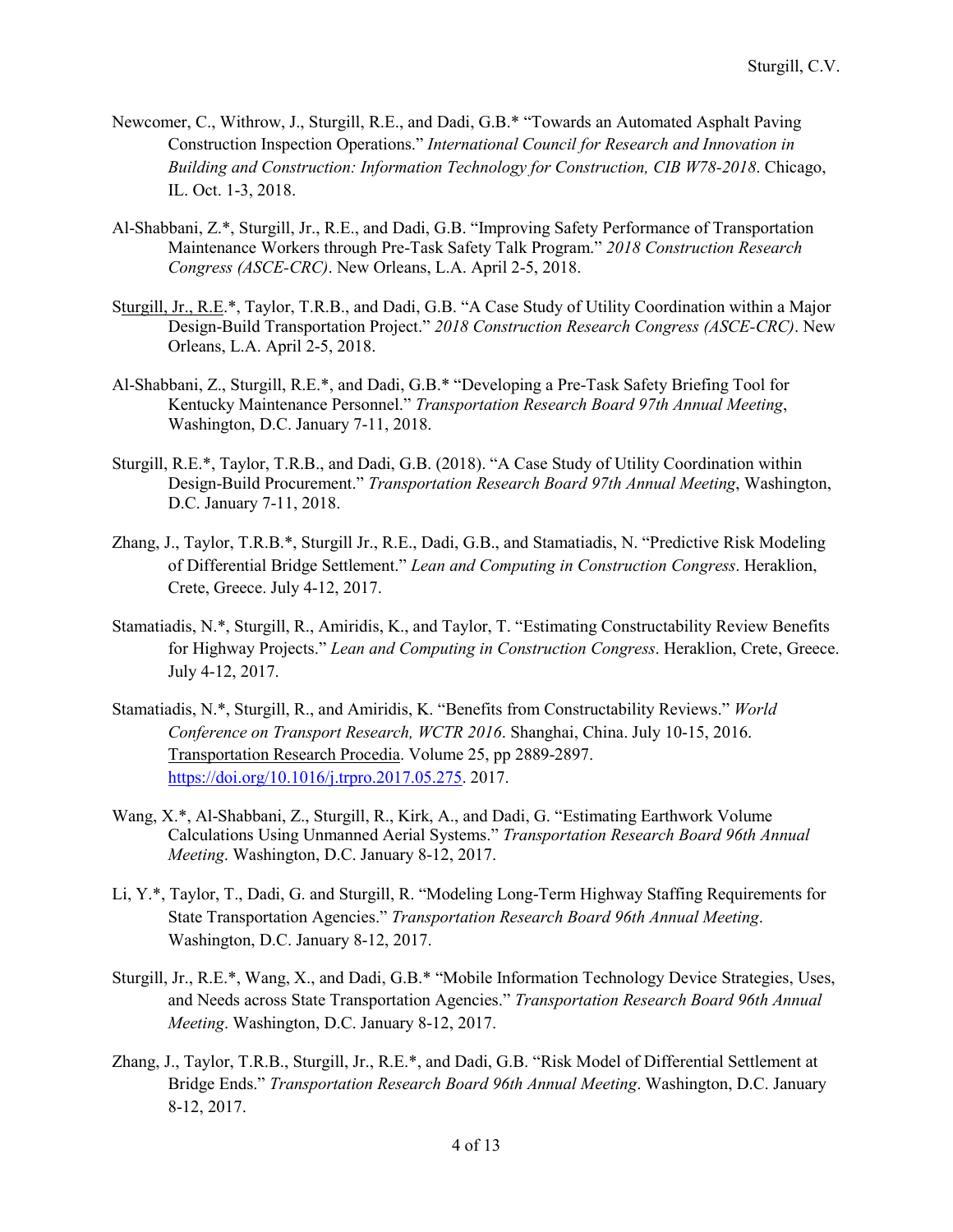- Wang, X.\*, Sturgill, Jr., R.E., and Dadi, G.B. "Analyzing Use and Policies for Mobile Information Technology Devices within State Departments of Transportation". *2016 Construction Research Congress (ASCE-CRC)*. San Juan, Puerto Rico May 31-June 2, 2016.
- Zhai, D., Shan, Y.\*, Sturgill, R.\*, Taylor, T., and Goodrum, P. "Using Parametric Modeling to Estimate Highway Construction Contract Time." *Transportation Research Board 95th Annual Meeting*. Washington, D.C. January 10-14, 2016.
- Sturgill, R., Stamatiadis, N., Goodrum, P. "Quantification of Benefits from Constructability Reviews." (Poster Session) *Transportation Research Board 94th Annual Meeting*. Washington, D.C. January 11-15, 2015.
- Li, Y.\*, Sturgill, R., Taylor, T., and Mansfield, M. "Improving the effectiveness of contractor evaluation at the Kentucky Transportation Cabinet." *Transportation Research Board 94th Annual Meeting*. Washington, D.C. January 11-15, 2015.
- Sturgill, R.\*, Van Dyke, C., McCormack, S., Kreis, D. "Case Analysis of Inherent Programmatic Sustainability Resulting from Application of Context-Sensitive Design Principles." *Transportation Research Board 94th Annual Meeting*. Washington, D.C. January 11-15, 2015.
- Taylor, T., \*Brockman, B., \*Zhai, D., Goodrum, P., and Sturgill, R. "Accuracy Analysis of Selected Tools for Estimating Contract Time on Highway Construction Projects." *2012 Construction Research Congress (ASCE-CRC)*. West Lafayette, IN. May 21-23, 2012.
- Sturgill, R. and Vorster, M.C. "Visually Improving Construction Contract Administration." (Poster Session) *Transportation Research Board 85th Annual Meeting*. Washington, D.C. January 22-26, 2006.
- Sturgill, R. and Vorster, M.C. "A Visual Approach to Construction Contract Processes." (Poster Session) *Construction Industry Institute Annual Conference: Leadership of Tomorrow—Bridging the Gap.* Grapevine, TX. July 19-21, 2005.
- Sturgill, R. and Vorster, M.C. "A Visual Approach to Construction Contract Processes." (Poster Session) *Construction Industry Institute Construction Project Improvement Conference.* Austin, TX. September 11-13, 2005.
- Sturgill, R.\* and Vorster, M.C. "A Visual Approach to Drafting and Interpreting Construction Contract Administrative Processes." *Construction Research Council Ph.D. Scholars Workshop, Construction Institute of the American Society of Civil Engineers*. Virginia Polytechnic Institute and State University, Blacksburg, VA., October 21, 2005.

# **Technical Reports and Other Publications**

Al-shabbani, Z., Sturgill, R., and Dadi, G. Safety Concepts for Workers from an OSHA Perspective. Kentucky Transportation Center Research Report. KTC-17-14/SPR15-508-1F. [https://doi.org/10.13023/KTC.RR.2017.14.](https://doi.org/10.13023/KTC.RR.2017.14) 2017.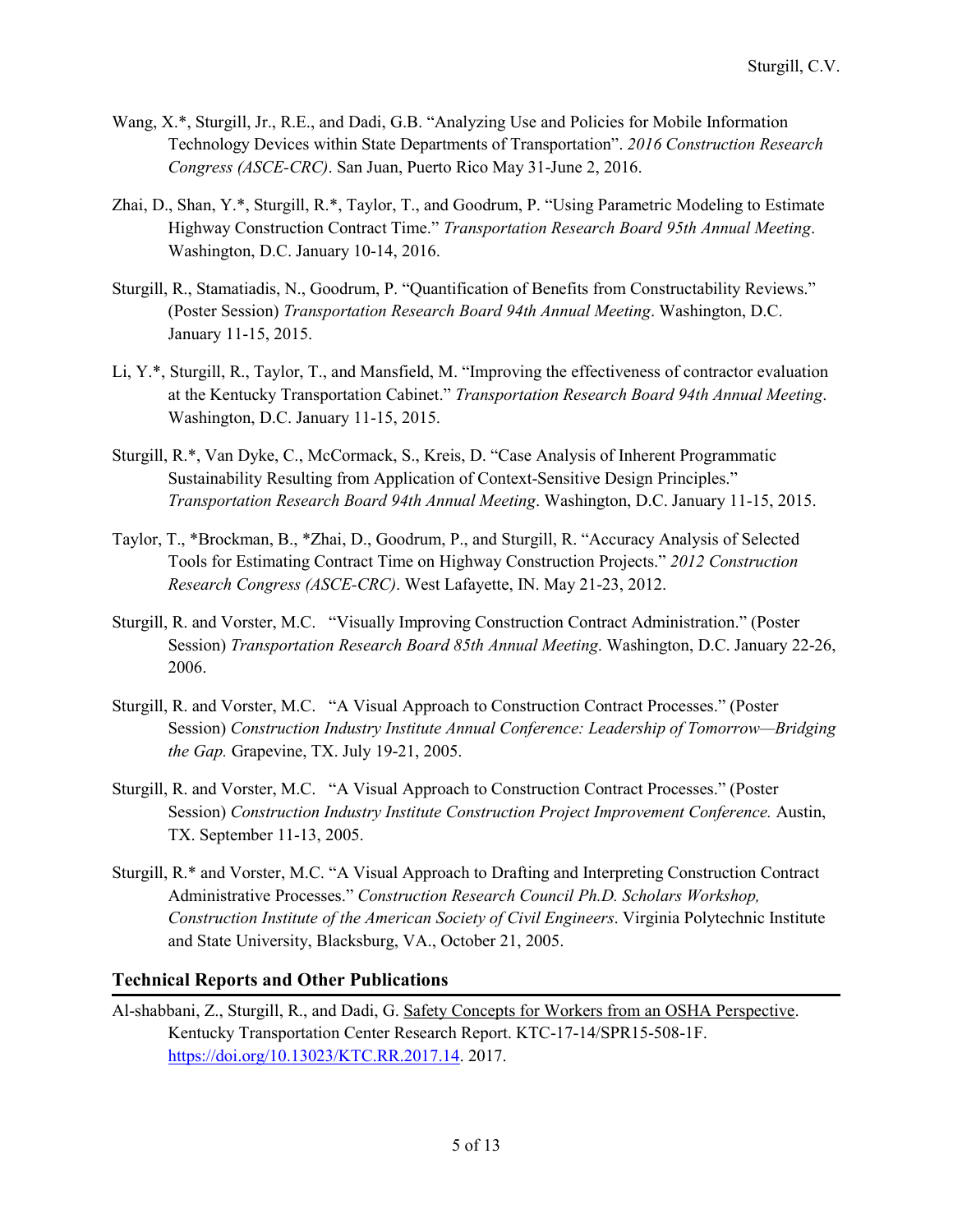- Johnson, T., Michaels, D., Sturgill, R., and Taylor, T. Streamlined Project Closeout for Construction at KYTC. Kentucky Transportation Center Research Report. KTC-17-12/SPR13-460-1F. [https://doi.org/10.13023/KTC.RR.2017.12.](https://doi.org/10.13023/KTC.RR.2017.12) 2017.
- Sturgill, R., Taylor, T., and Li, Y. Effective Utility Coordination: Application of Research and Current Practices. *National Cooperative Highway Research Program, Synthesis Report 506.* ISBN 978- 0-309-38993-6. 2017.
- Taylor, T., Sturgill, R., and Li, Y. Practices for Establishing Contract Completion Dates for Highway Project. *National Cooperative Highway Research Program, Synthesis Report 502.* ISBN 978-0- 309-38984-6. 2017.
- Zhang, J., Taylor, T., and Sturgill, R. Bridge End Settlement Evaluation and Prediction. Kentucky Transportation Center Research Report. KTC-16-23/SPR14-486-1F. [https://doi.org/10.13023/KTC.RR.2016.23.](https://doi.org/10.13023/KTC.RR.2016.23) 2016.
- Dadi, G., Sturgill, R., and Wang, X. Uses of Mobile Information Technology Devices in the Field for Design, Construction, and Asset Management. *National Cooperative Highway Research Program, Synthesis Report 491.* ISBN 978-0-309-27212-4. 2016.
- Gibson, B., Wallace, C., and Sturgill, R. Synthesis of Public-Private Partnerships: Potential Issues and Best Practices for Program and Project Implementation and Administration. Kentucky Transportation Center Research Report. KTC-15-13/SPR15-500-1F. [http://dx.doi.org/10.13023/KTC.RR.2015.13.](http://dx.doi.org/10.13023/KTC.RR.2015.13) 2015.
- Wallace, C., McCormack, S., Gibson, B., and Sturgill, R. Marketing and Economic Development Analysis for the Maysville-Mason County Port Authority. Kentucky Transportation Center and Maysville-Mason County Port Authority Research Report. Sept. 2015.
- Sturgill, R., Taylor, T., Ghorashinezhad, S., and Zhang, J. Methods to Expedite and Streamline Utility Relocations for Road Projects. Kentucky Transportation Center Research Report. KTC-14- 15/SPR460-13-1F. [http://dx.doi.org/10.13023/KTC.RR.2014.15.](http://dx.doi.org/10.13023/KTC.RR.2014.15) 2014.
- Kreis, D., Sturgill, R., Howell, B., Van Dyke, C., and Voss, D. S. Inland Waterway Operational Model & Simulation Along the Ohio River. Kentucky Transportation Center Research Report. KTC-14- 13/MTIC3-14-1F. [http://dx.doi.org/10.13023/KTC.RR.2014.13.](http://dx.doi.org/10.13023/KTC.RR.2014.13) Multimodal Transportation Infrastructure Consortium (MTIC, a Tier 1 University Transportation Center) Report. 2014.
- McCormack, S., Sturgill, R., Howell, B., Van Dyke, C., and Kreis, D. Green Infrastructure. Kentucky Transportation Center Research Report. KTC-14-10/SPR447-12-1F. [http://dx.doi.org/10.13023/KTC.RR.2014.10.](http://dx.doi.org/10.13023/KTC.RR.2014.10) 2014.
- Taylor, T., Sturgill, R., McDowell, M., Deep, A., and Goodrum, P. Contractor Evaluations in the Contractor Selection Process. Kentucky Transportation Center Research Report. KTC-14- 02/SPR486-12-1F. [http://dx.doi.org/10.13023/KTC.RR.2014.02.](http://dx.doi.org/10.13023/KTC.RR.2014.02) 2014.
- Stamatiadis, N., Goodrum, P., Shocklee, E., Sturgill, R., and Wang, C. Tools for Applying Constructability Concepts to Project Development (Design). Kentucky Transportation Center Research Report. KTC-13-15/FRT190-11-1F. [http://dx.doi.org/10.13023/KTC.RR.2013.15.](http://dx.doi.org/10.13023/KTC.RR.2013.15) 2013.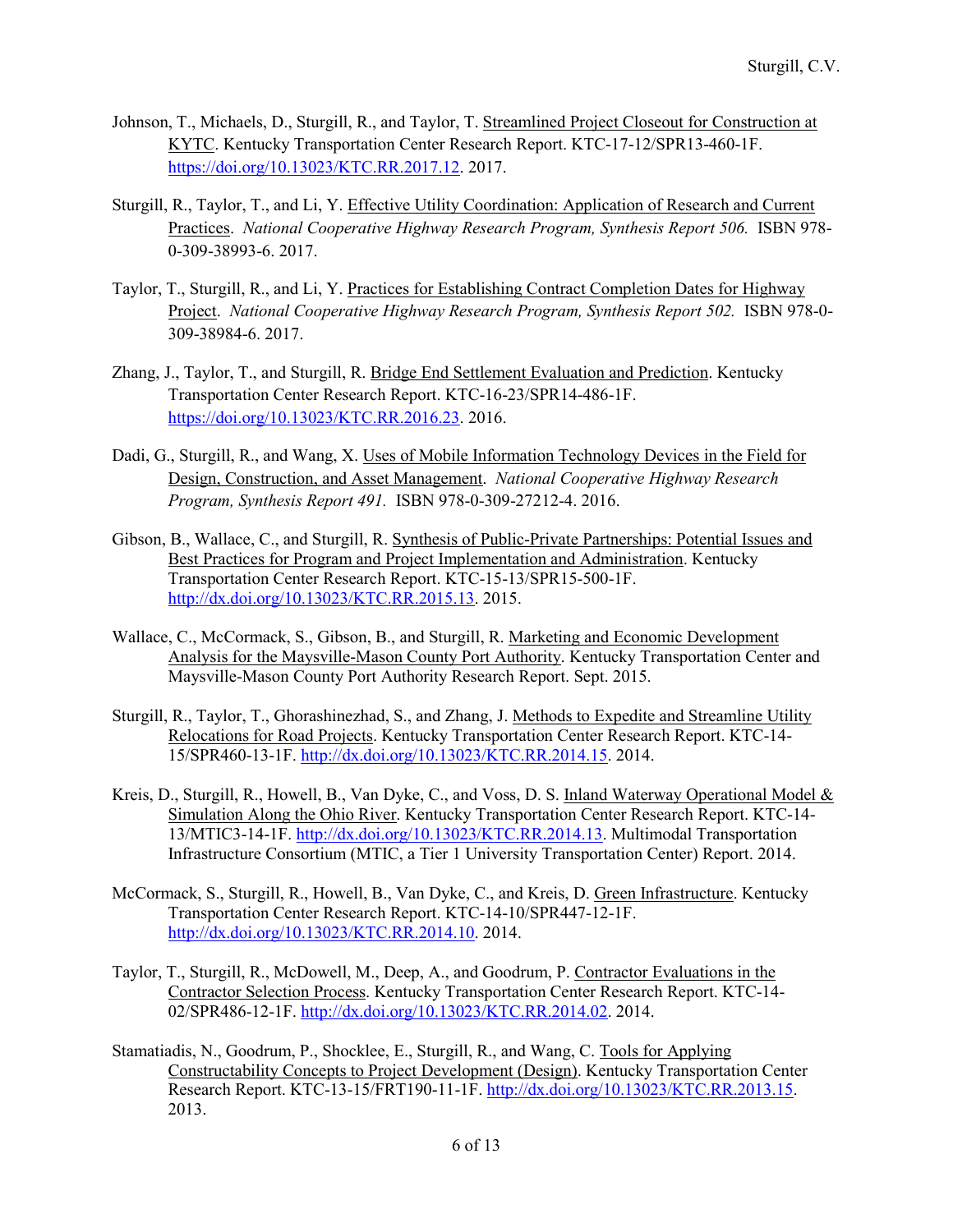Taylor, T., Goodrum, P., Brockman, M., Bishop, B., Shan, Y., Sturgill, R., and Hout, K. Updating the Kentucky Contract Time Determination System. Kentucky Transportation Center Research Report. KTC-13-22/SPR411-11-1F. [http://dx.doi.org/10.13023/KTC.RR.2013.22.](http://dx.doi.org/10.13023/KTC.RR.2013.22) 2013.

# **Requested Presentations (Selected)**

- **University of Kentucky, Kentucky Transportation Center, Various Presentations Oct. 2012-present, Research Engineer, Lexington, KY**
- Sturgill, R. "Utility Conflict Identification." 2018 ACEC-KY/FHWA/KYTC Partnering Conference. Louisville, KY. (40-minute session, delivered twice) Sept. 4-6, 2018.
- Sturgill, R. "Highway Plans 101." 1<sup>st</sup> Annual United States Territorial Peer Exchange. Denver, CO. (4hour session on plan development and organization based on Federal Highway Administration guidance) August 22-24, 2018.
- Sturgill, R. and Dadi, G. "Safety Metrics/Safety Awareness Tool." Employee Safety & Health, Annual Meeting and Training Session. Burkesville, KY. (30-minute session) July 17-19, 2018.
- Sturgill, R. "E-ticketing Research." Plantmix Asphalt Industry of Kentucky Summer Meeting. Lexington, KY. (20-minute session) June 1-2, 2018.
- Sturgill, R., Franklin, K., and Parks, N. "Developing the Skills of a Good Utility Coordinator." 2018 AASHTO Committee on Right of Way, Utilities, and Outdoor Advertising Control Annual Conference. Baltimore, MD. (1.5-hour session) April 22-26, 2018.
- Sturgill, R. and McCleve, J. "An Evolving Understanding of Utility Coordination and Utility Engineering in DOT Programs." 2018 Kentucky Society of Professional Engineers Annual Convention. Owensboro, KY. (50-minute session) April 18-20, 2018.
- Sturgill, R. "Redefining Construction As-Built Plans." Winter 2018 KYTC Section Engineers' Meeting. Cadiz, KY. (30-minute session) Feb. 6-8, 2018.
- Courtwright, A., Lam, J., McCreary, D., Dadi, G., and Sturgill, R. "Preventative Safety Metrics." Winter 2018 KYTC Section Engineers' Meeting. Cadiz, KY. (30-minute session) Feb. 6-8, 2018.
- Sturgill, R., and Taylor, T. "KYTC Utility Coordination Training Overview." 2017 ACEC-KY/FHWA/KYTC Partnering Conference. Louisville, KY. (40-minute session, delivered twice) Aug. 15-17, 2017.
- Sturgill, R., Dadi, G., and Al-Shabbani, Z. "SPR 15-508: Safety Concepts for Workers from an OSHA Perspective." Employee Safety & Health, Annual Meeting and Training Session. Burkesville, KY. (30-minute session) July 25-26, 2017.
- Sturgill, R., Van Dyke, C., McCormack, S., Kreis, D. "Case Analysis of Inherent Programmatic Sustainability Resulting from Application of Context Sensitive Design Principles." 2017 AASHTO Subcommittee on the Environment-Subcommittee on Design Joint Annual Conference. Des Moines, IA. (Poster session) July 16-20, 2017.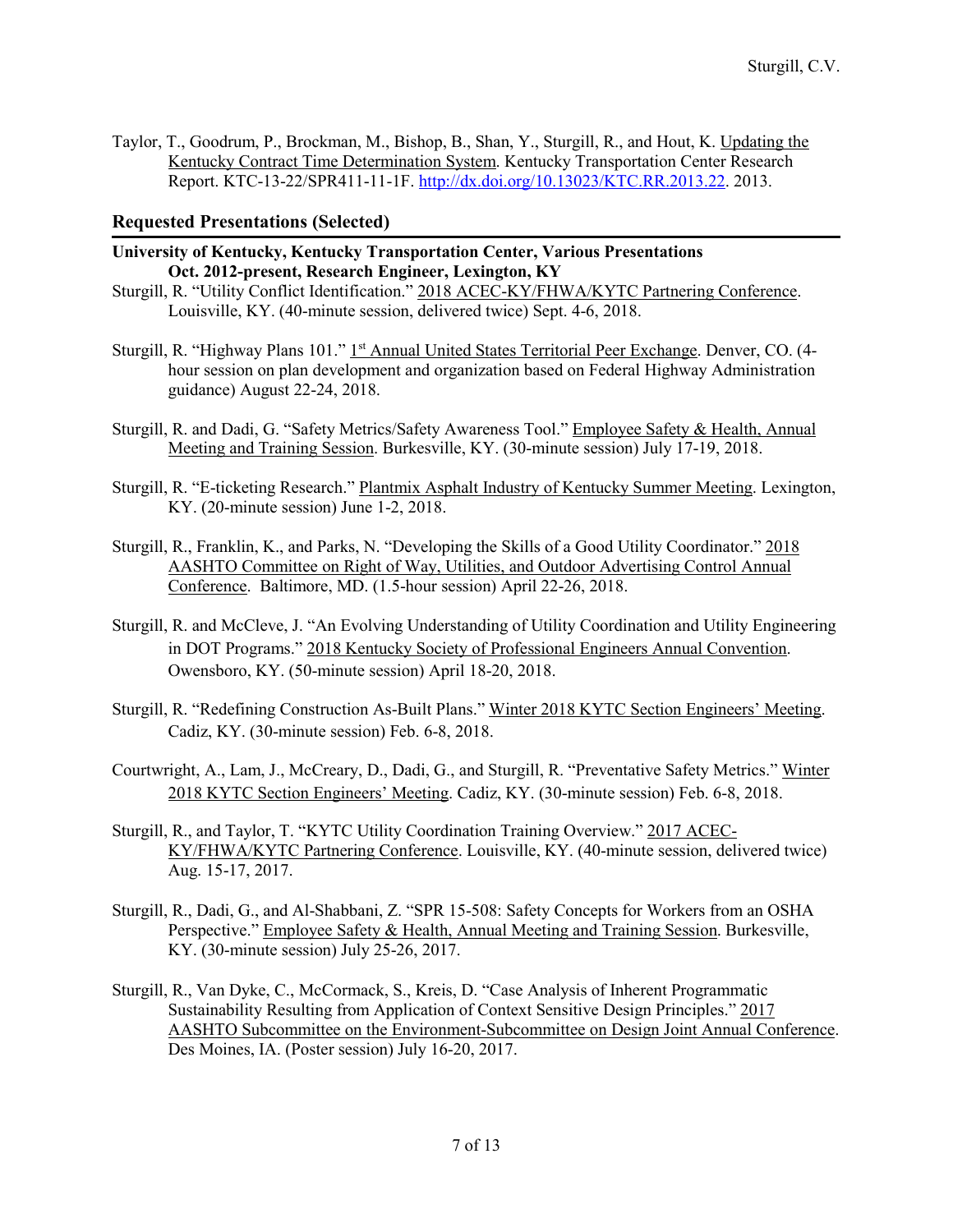- Sturgill, R. and Waddle, S. "Construction Guidance Manual Revisions Update." Winter 2017 KYTC Section Engineers' Meeting. Lexington, KY. (30-minute session) Feb. 7-9, 2017.
- Dadi, G., and Sturgill, R. "Current State of Mobile IT Device Use in Maintenance." 2016 AASHTO Subcommittee on Maintenance Annual Conference. Clark County, NV. (50-minute session) July 18-21, 2016.
- Sturgill, R., McCormack, S., Wallace, C., and Gibson, B. "Marketing and Economic Development Analysis for the Maysville-Mason County Port Authority." Mason County Chamber of Commerce Public Meeting. Maysville, KY. (50-minute session) Nov. 5, 2015.
- Sturgill, R., Taylor, T., and McCleve, J. "Expediting Utility Relocations." 2015 Kentucky Society of Professional Engineers Annual Convention. Covington, KY. (50-minute session) April 8-10, 2015.
- Sturgill, R. "Guidance Manual Revision." Winter 2015 KYTC Section Engineers' Meeting. Lexington, KY. (30-minute session) Feb. 24-26, 2015.

## **Research Projects (Sturgill (PI): \$ 732,390; Sturgill (Co-PI): \$ 2,105,266)**

- Dadi, G. (PI) and Sturgill, R. (Co-PI), "Electronic Ticketing of Materials for Construction Management." Funded by the National Cooperative Highway Research Program. NCHRP 20-05 Topic 50-07. Oct. 2018-present, \$45,000.
- Taylor, T. (PI) and Sturgill, R. (Co-PI), "Utility Coordination Efficiency, Safety, Cost, and Schedule Impacts using various Contracting Methods." Funded by the National Cooperative Highway Research Program. NCHRP 20-07 Task 407. Oct. 2018-present, \$100,000.
- Taylor, T. (PI) and Sturgill, R. (Co-PI), "Risk-Based Construction Inspection." Funded by the Federal Highway Administration (80%) and the Kentucky Transportation Cabinet (20%). KYSPR-19- 569. July 2018-present, \$200,000.
- Dadi, G. (PI) and Sturgill, R. (Co-PI), "Development, Implementation, and Tracking of Preventative Safety Metrics." Funded by the Federal Highway Administration (80%) and the Kentucky Transportation Cabinet (20%). KYSPR-19-568. July 2018-present, \$173,000.
- Dadi, G. (PI) and Sturgill, R. (Co-PI), "Developing a Preventative Safety Scoring Mechanism for Employee Safety and Health." Funded by the Federal Highway Administration (80%) and the Kentucky Transportation Cabinet (20%). KYSPR-18-56-5. Dec. 2017-June 2018, \$28,000.
- Taylor, T. (PI) and Sturgill, R. (Co-PI), "Redefining Construction As-Built Plans to Meet Current KYTC Needs." Funded by the Federal Highway Administration (80%) and the Kentucky Transportation Cabinet (20%). KYSPR-18-555. July 2017 – June 2019. \$150,000
- Dadi, G. (PI) and Sturgill, R. (Co-PI), "E-Tickets and Advanced Technologies for Efficient Construction Inspection." Funded by the Federal Highway Administration (80%) and the Kentucky Transportation Cabinet (20%). KYSPR-18-554. July 2017 – June 2019. \$165,000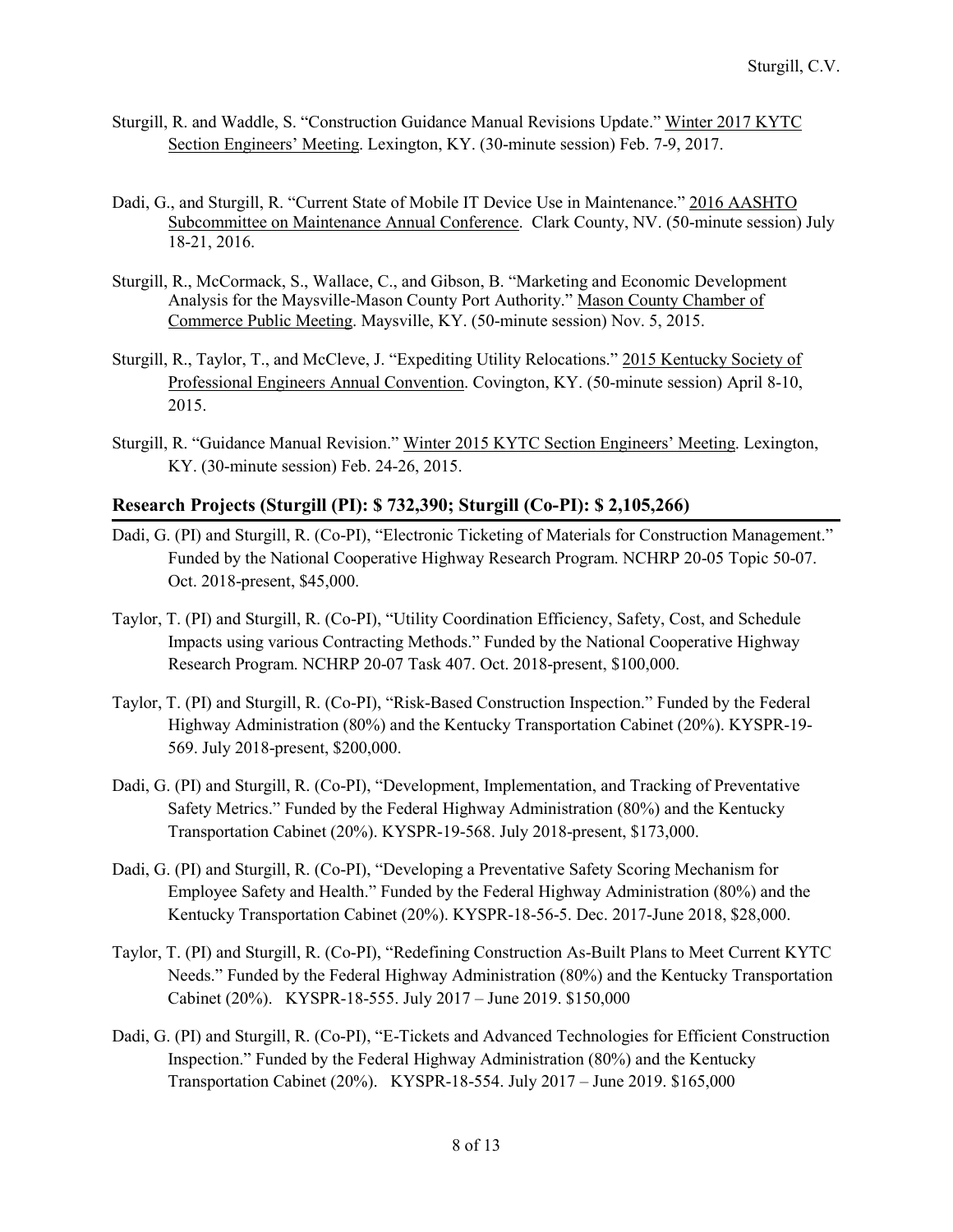- Sturgill, R. (PI) and Dadi, G. (Co-PI), "Development and Execution of Utility Coordination Guidance and Training in Kentucky." Funded by the Federal Highway Administration (80%) and the Kentucky Transportation Cabinet (20%). KYSPR-17-56-4. March 2017-present \$80,000.
- Taylor, T. (PI) and Sturgill, R. (Co-PI), "Implications of State Department of Transportation (DOTs) Participation in the One Call Process as an Underground Facility Operator." Funded by the National Cooperative Highway Research Program. NCHRP 20-07 Task 389. January 2017– present. \$99,653.
- Sturgill. R. (PI-local), "A Guidebook for Post-Award Contract Administration for Highway Projects Delivered Using Alternative Contracting Methods." Sub award to University of Colorado-Boulder (Molenaar, \$500,000). Funded by the National Cooperative Highway Research Program. NCHRP 08-104. Sept. 2016-present, \$9,971.
- Taylor, T. (PI) and Sturgill, R. (Co-PI), "Effective Construction Project Staffing Strategies for Transportation Agencies." Funded by the National Cooperative Highway Research Program, NCHRP 20-107. June 2016– present. \$499,613.
- Taylor, T. (PI) and Sturgill, R. (Co-PI), "Effective Practices for Establishing Contract Completion Dates for Highway Projects." Funded by the National Cooperative Highway Research Program. NCHRP 20-05 Topic 47-09. Nov. 2015-Jan. 2017, \$45,000.
- Sturgill, R. (PI) and Taylor, T. (Co-PI), "Effective Utility Investigations to Optimize Safety and Savings." Funded by the National Cooperative Highway Research Program. NCHRP 20-05 Topic 47-14. Nov. 2015-Jan. 2017, \$45,000.
- Taylor, T. (PI) and Sturgill, R. (Co-PI), "Streamlined project closeout for construction at KYTC." Funded by the Federal Highway Administration (80%) and the Kentucky Transportation Cabinet (20%). KYSPR-16-515. July 2015– June 2017. \$165,000
- Dadi, G. (PI) and Sturgill, R. (Co-PI), "Usage of Mobile IT Devices in the Field for Design, Construction and Asset Management." Funded by the National Cooperative Highway Research Program. NCHRP 20-05 Topic 46-06. Nov. 2014-Jan. 2016, \$40,000.
- Sturgill, R. (PI), "Renovation of the Construction Guidance Manual & Resources." Funded by the Kentucky Transportation Cabinet, Division of Construction. KHIT-93. Sept. 2014-present. \$149,895.
- Sturgill, R. (PI), "Marketing and Economic Development Opportunity Identification Services for the Maysville-Mason County Public Port Authority." Funded by the Maysville-Mason County Public Port Authority. Sept. 2014-Jan. 2015. \$20,000.
- Sturgill, R. (PI), "Sustainable Infrastructure Design Implementation." Funded by the Federal Highway Administration (80%) and the Kentucky Transportation Cabinet (20%). KYSPR-15-57-1. July 2014-June 2015. \$21,000.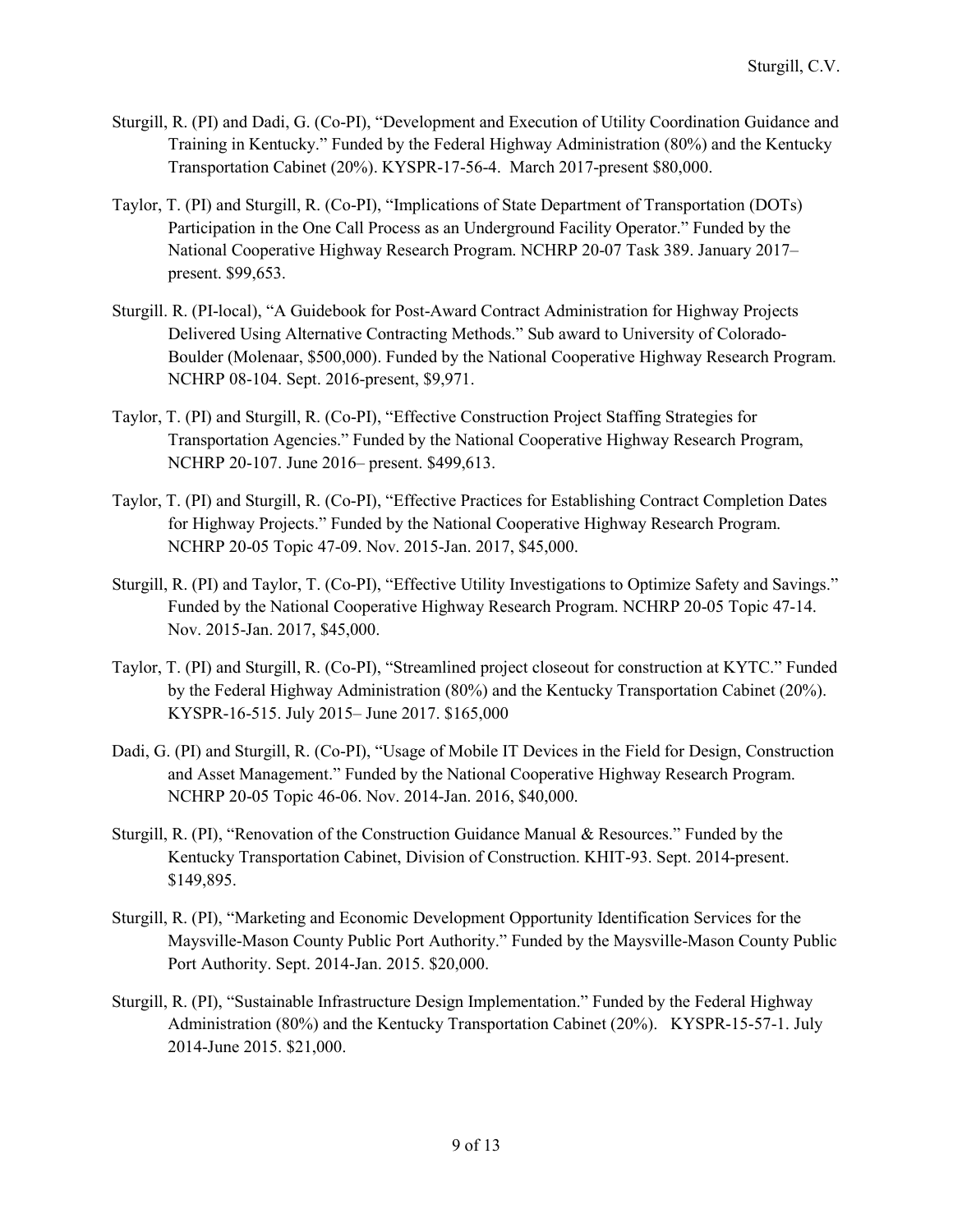- Sturgill, R. (PI) and Dadi, G. (Co-PI), "Safety Concepts for Workers from an OSHA Perspective." Funded by the Federal Highway Administration (80%) and the Kentucky Transportation Cabinet (20%). KYSPR-15-508. July 2014– June 2017. \$165,768.
- Sturgill, R. (PI), "Design Build and Alternative Technical Concepts Process." Funded by the Federal Highway Administration (80%) and the Kentucky Transportation Cabinet (20%). KYSPR-15- 501. July 2014– present. \$240,756.
- Gibson, B. (PI) and Sturgill, R. (Co-PI), "Public-Private Partnership Synthesis." Funded by the Federal Highway Administration (80%) and the Kentucky Transportation Cabinet (20%). KYSPR-15- 500. July 2014– June 2015. \$50,000.
- Taylor, T. (PI) and Sturgill, R. (Co-PI), "Differential bridge end settlement evaluation and prediction." Funded by the Federal Highway Administration (80%) and the Kentucky Transportation Cabinet (20%). KYSPR-14-486. July 2013 – June 2016. \$225,000
- Taylor, T. (PI) and Sturgill, R. (Co-PI), "Methods to expedite and streamline utility relocations for road projects Funded by the Federal Highway Administration (80%) and the Kentucky Transportation Cabinet (20%). KYSPR-13-460. July 2012-June 2014. \$120,000.

# **Training and Implementation Activities**

## **University of Kentucky, Kentucky Transportation Center, Technology Transfer Program Oct. 2012-present, Research Engineer, Lexington, KY**

Grade and Drain Level 1: reviewed and revised course materials Basic Plan Reading: conducted course training (1 session to date) The Americans with Disabilities Act: Sidewalk Facilities for Public Rights-of-Way: co-developed and conducted course training (5 sessions to date)

#### **University of Kentucky, Kentucky Transportation Center, Various Training Oct. 2012-present, Research Engineer, Lexington, KY**

TRB Webinar: Practices for Establishing Contract Time for Highway Projects: assisted in development and delivery of the webinar. Webinar ID: 569-972-627. 299 users logged in. July 12, 2018.

American Society of Civil Engineers, Utility Engineering and Surveying Institute's Utility Coordination School: leading development of national training and certification program, July 2018-present

Kentucky Transportation Cabinet Utility Coordination Training: leading development of Kentucky's training and certification program, Jan. 2017-present

Green Infrastructure for Kentucky: Introductory Training & Workshop for FHWA's INVEST: developed and conducted training. KYTC District 3 and District 5, March 2015.

Green Infrastructure for Kentucky: Detailed Workshop for FHWA's INVEST: developed and conducted training. KYTC District 3, June 2015.

KYTC Highway Design Webinar: Introduction to Working Days: developed and delivered webinar. July 22, 2015.<https://www.youtube.com/watch?v=pXxtYYc-rGA&feature=youtu.be> KYTC Contract Time Decision Support Tool Training: developed decision support tool and

YouTube training videos. <https://www.youtube.com/watch?v=te35Anb0Zl8> <https://www.youtube.com/watch?v=14GNEqokwdw> <https://www.youtube.com/watch?v=wJLQ-9mNh0I>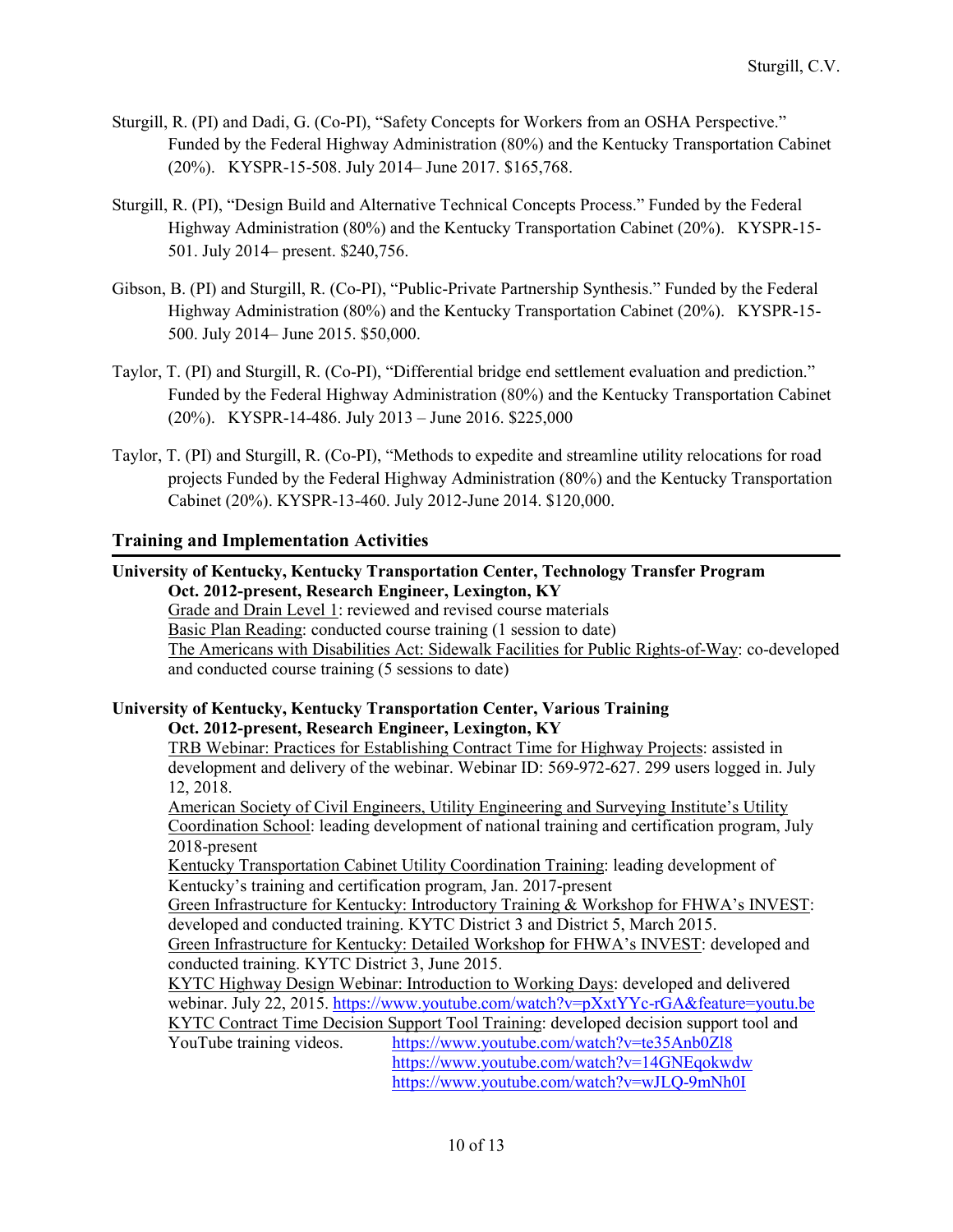KYTC Contractor Evaluation Decision Support Tool Training: developed decision support tool and YouTube training video.<https://www.youtube.com/watch?v=DQkgF2ytiP8>

### **Kentucky Transportation Cabinet, Central Office**

**Jan. 2007-Oct. 2012**, **Transportation Engineer, Division of Construction/Highway Design** Conducted and assisted in various trainings including topics of scheduling, estimating, structures, grade and drain, and professional engineering examination review sessions.

## **Professional Registration**

- **Iowa Licensed Professional Engineer**, November 2019, IA PE # P25629 (Active)
- **Kentucky Licensed Professional Engineer**, June 2008, KY PE # 26119 (Active)
- **Leadership in Energy and Environmental Design Green Associate (LEED-GA)**, November 2009 (Inactive)
- **Greenroads Sustainable Transportation Professional**, **STPα**, among the initial 25 credentialed, November 2012 (Inactive)

## **Certifications and Training Attended**

- **ASCE-UESI Utility Investigation School**: Trenchless Technology Center, Louisiana Tech University, Ruston, Louisiana, February 26-March 2, 2018.
- **National Highway Institute, 134006 Utility Coordination for Highway Projects Training**: Burkesville, KY. Sept. 27-28, 2016.
- **National Highway Institute, 134006A Introduction Utility Coordination for Highway Projects Training**: Online. Sept. 20, 2016
- **MicroStation I for Civil Professionals,** Kentucky Engineering Center, 2011

**InRoads I, Kentucky Engineering Center,** 2011

**KYTC Advanced Leadership Academy**

**American Concrete Institute Level 1 Certified**

**Asphalt Field Technician Certified**

**KYTC Structures Inspection Certified**

**KYTC Grade & Drain Inspection (Level 1 and 2) Certified**

**Traffic Control Technician & Supervisor ATSSA Certified**

**OSHA 10-Hour Certification (Expired)**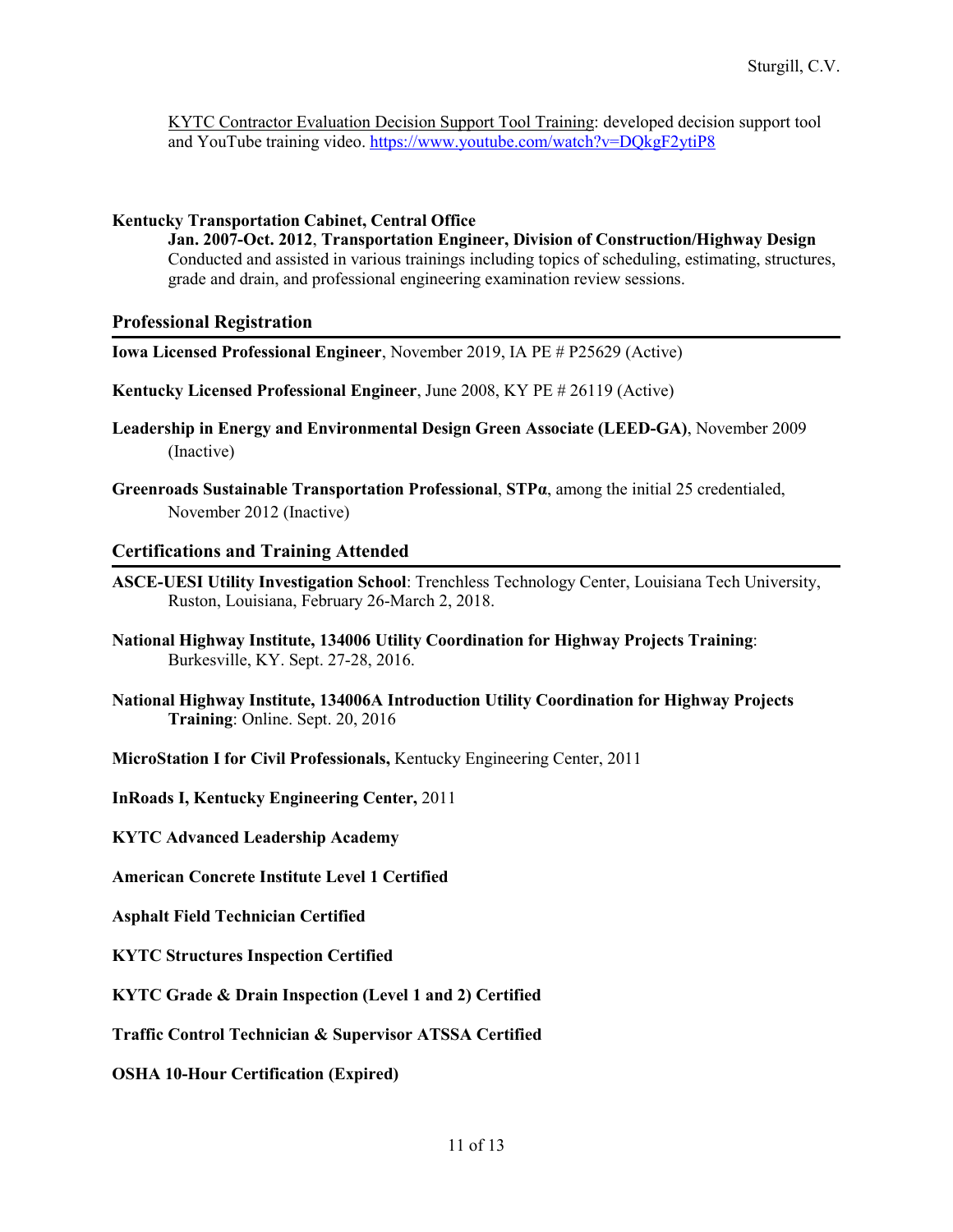- **Virginia Tech, Citizen Scholar Engagement**: Recognized for Using Academic Skills and Knowledge in Service to Society, Oct. 2006.
- **Virginia Tech, Graduate Education Development Institute (GEDI)**: Pedagogical Training, Aug. 2006.
- **Virginia Tech, Preparing the Future Professoriate—Global Perspectives Program (PFP-GPP)**: Based at Virginia Tech Steger Center for European Studies and Architecture (CESA), Villa Maderni, Riva San Vitale, Swtizerland (University of Zurich, Eidgenössische Technische Hochschule Zürich (ETH), École polytechnique fédérale de Lausanne (EPFL), Politecnico d' Milano), May 2006.
- **University of Kentucky, MBA International Experience**: Two-week manufacturing experience at the University of Dijon, France, six-week Denmark International Study (DIS) Program, University of Copenhagen, Denmark, June-July, 2002.

## **Service Activities**

Member and paper review, Transportation Research Board, Standing Committee on Construction Management (AFH 10), 2013-present.

- Friend, Transportation Research Board, Information Technology in Construction Subcommittee (AFH 10(1)), 2013-present
- Friend, Transportation Research Board, Standing Committee on Project Delivery Methods (AFH 15), 2016-present

Friend, Transportation Research Board, Standing Committee on Utilities (AFB 70), 2016-present

Member, ASCE, UESI Utility Coordination Committee, 2018-present

Member, AASHTO Committed on Right of Way, Utilities, and Outdoor Advertising Control-Technical Subcommittees (Utility Mapping, GIS & SUE; Utility Project Scoping & Coordination; Utility Accommodation & Safety), 2017-present

Member, KYTC's Utilities Stakeholder Council, 2017-present

Reviewer, ASCE Journal of Infrastructure Systems

Reviewer, ASCE Construction Research Congress

Leader, Saint John School, Robotics Club, Georgetown, KY, August 2013-May 2016.

Member, KCTCS Civil Engineering Technology, Industry Advisory Committee, Lexington, KY, Jan. 2013-present

# **Current Affiliations**

American Society of Civil Engineers, Member (Construction Institute, Utility Engineering and Surveying Institute), 2017-present

# **Honors and Awards**

Kentucky State Transportation Cabinet Scholarship Recipient Academic Excellence Scholarship National Alpha Lambda Delta UK Alpha Lambda Delta Chi Epsilon Golden Key Honor Society, University Scholars Program Carol Martin Gatton College of Business and Economics Scholarship Omicron Delta Kappa Pratt Fellowship